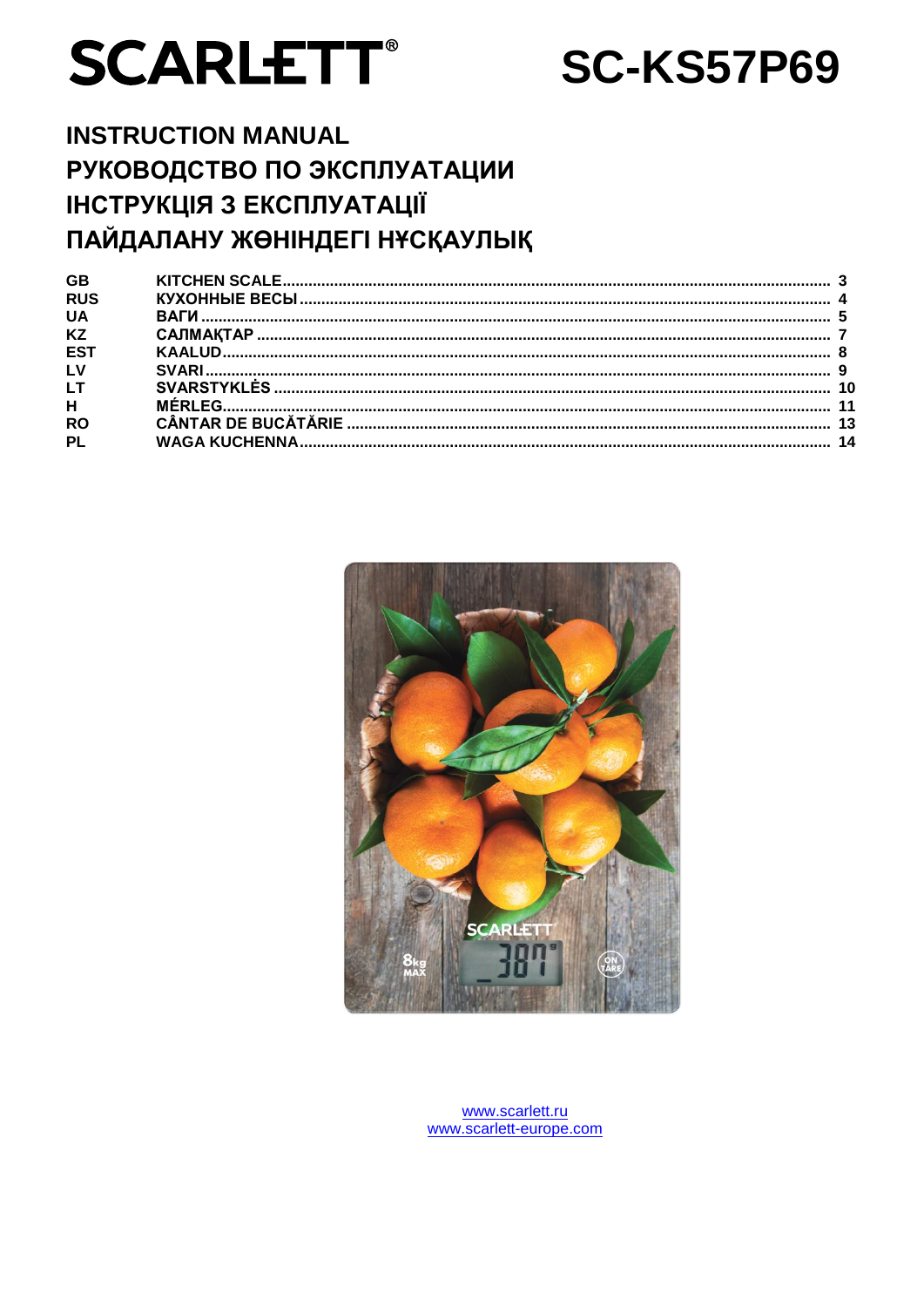- 1. Body<br>2. Digita
- 2. Digital liquid crystal display
- 3. «ON/TARE» button
- 4. Batteries compartment
- 5. Unit of measure switch
- 6. Battery 3V CR2032

- 1. Корпус
- 2. Цифровий ЖК Дисплей<br>3. Кнопка «ON/TARE»
- **3.** Кнопка «ON/TARE»<br>4. Вілсік лля батарейс
- 4. Відсік для батарейок
- 5. Перемикач одиниць вимірювання
- 6. Батареика 3V CR2032

#### **EST KIRJELDUS LV APRAKSTS**

- 1. Korpus
- 2. Digitaalne VK ekraan
- 3. Nupp «ON/TARE»<br>4. Patareidenesa
- 4. Patareidepesa
- 5. Mõõtühikute lüliti
- 6. Aku 3V CR2032

#### **LT APRAŠYMAS H LEÍRÁS**

- 1. Korpusas<br>2. Skaitmeni
- 2. Skaitmeninis skystųjų kristalų displėjus<br>3. Mygtukas «ON/TARF»
- Mygtukas «ON/TARE»
- 4. Baterijų skyrelis<br>5. Matavimo viene
- Matavimo vienetų perjungiklis
- 6. Baterija 3V CR2032

#### **RO DESCRIEREA APARATULUI PL BUDOWA WYROBU**

- 1. Carcasă<br>2. Ecran dio
- 2. Ecran digital LCD<br>3. Buton «ON/TARE
- 3. Buton «ON/TARE»<br>4 Compartiment pent
- 4. Compartiment pentru baterie<br>5. Comutator unități de măsură
- 5. Comutator unități de măsură<br>6. Baterii 3V CR2032
- Baterii 3V CR2032

## **GB DESCRIPTION RUS УСТРОЙСТВО ИЗДЕЛИЯ**<br>1 Rody 1. Корпус

- 1. Корпус
- 2. Цифровой ЖК Дисплей<br>3. Кнопка «ON/TARE»
- 3. Кнопка «ON/TARE»<br>4. Отсек для батарейк
- 4. Отсек для батарейки<br>5. Переключатель един
- 5. Переключатель единиц измерения<br>6. Батарейка 3V CR2032
- 6. Батарейка 3V CR2032

#### **UA ОПИС KZ СИПАТТАМА**

- 1. Корпус
- 2. Сандық СК бейнебет<br>3. «ON/TARE» түймешіг
- 3. «ON/TARE» түймешігі<br>4. Батареяларға арналға
- 4. Батареяларға арналған ұя<br>5. Өлшем бірліктерін ауысты
- 5. Өлшем бірліктерін ауыстырғыш тетік
- 6. Батарея 3V CR2032

- 1. Korpuss
- 2. Ciparu LCD displejs
- 3. Poga «ON/TARE»<br>4. Bateriiu nodalījums
- 4. Bateriju nodalījums<br>5. Mērvienību pārslēgi
- 5. Mērvienību pārslēgs
- 6. Baterija 3V CR2032

- 1. Készüléktest<br>2. Digitális FK-k
- 2. Digitális FK-kijelző<br>3. «ON/TARE» gomb
- 3. «ON/TARE» gomb<br>4. Elemtároló
- 4. Elemtároló<br>5. Mérési egy
- 5. Mérési egység váltógomb
- 6. Akkumulator 3V CR2032

- 1. Obudowa<br>2. Wyświetla
- 2. Wyświetlacz cyfrowy LCD
- 3. Przycisk "ON/TARE"
- 4. Przedział baterii<br>5. Przełacznik jedn
- 5. Przełącznik jednostki miary
- 6. Bateria 3V CR2032

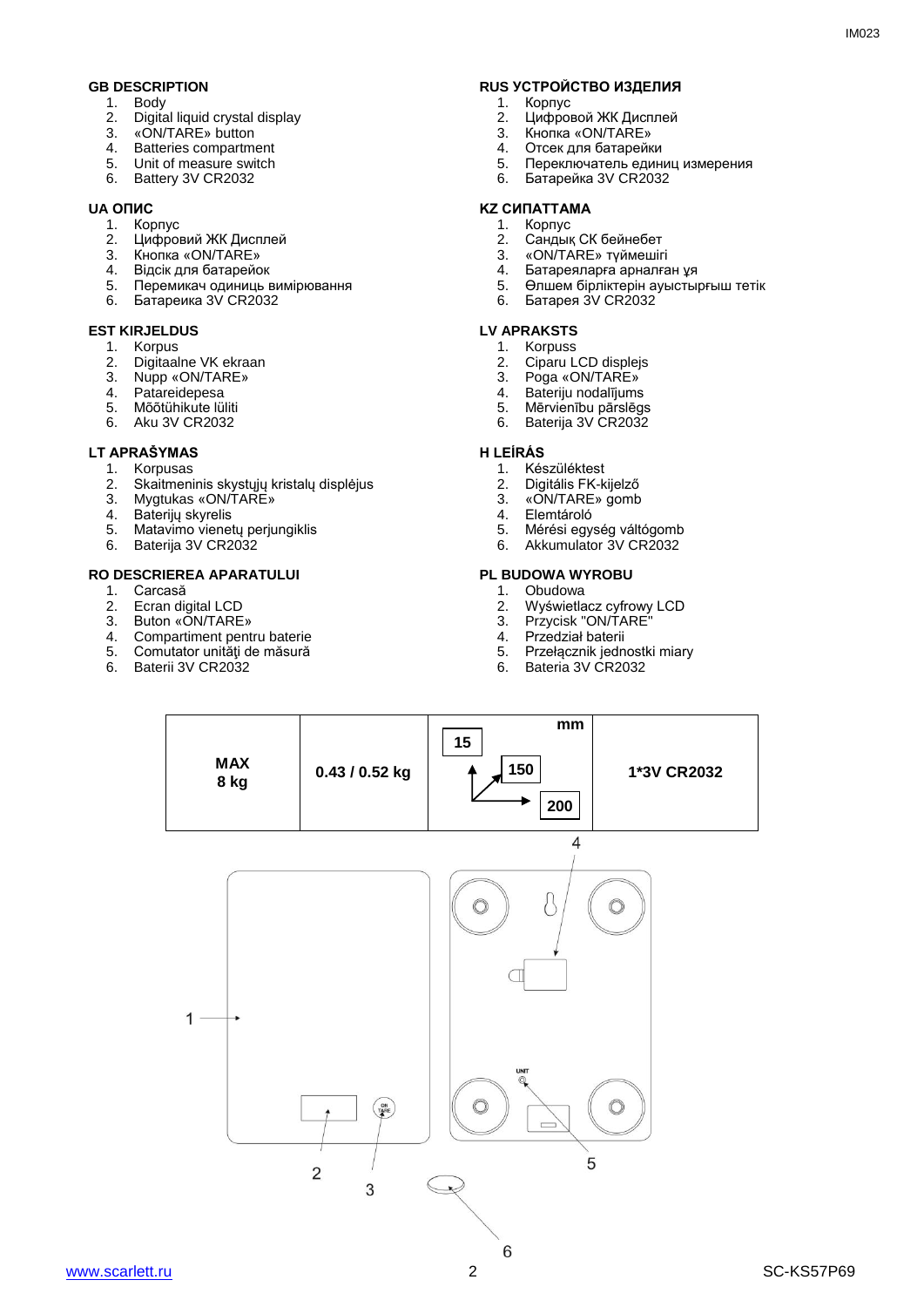#### **GB INSTRUCTION MANUAL IMPORTANT SAFEGUARDS**

- Please read all instruction manuals before use and save it for future references.
- For home use only. Do not use for industrial or commercial purposes.
- Oiling of inner mechanism is not needed.
- Do not shock the scale with sudden loading or striking.
- Do not overload the scale.
- Never try to repair this appliance by yourself. In case of failure, contact the nearest seller.
- If the product has been exposed to temperatures below 0°C for some time it should be kept at room temperature for at least 2 hours before turning it on.
- The manufacturer reserves the right to introduce minor changes into the product design without prior notice, unless such changes influence significantly the product safety, performance, and functions.
- Manufacturing date is indicated on the unit and/or on packing as well as in accompanying documents in the following format XX.XXXX where first two figures XX is the month of production, and following four figures XXXX is the year of production.

#### **OPERATING INSTRUCTIONS**

START TO USE

- Scales are intended for weighing products and ingredients during cooking.
- Open the battery compartment on the back side of the scale. Remove the safety film. The scale is ready for operation.
- Place the scale onto a flat hard horizontal surface. Do not place the scale on soft surfaces.
- Press «ON/TARE» button to turn on the scale.
- Wait for a few seconds for the display to show a «0».
- Place the product onto the scale; the scale will indicate the weight of the product.
- On the back side of the scale, there is a unit of measure switch. Use it to set the units of measure: grams (g) or kilograms (kg) ,pounds (lb) ounces (oz), milliliters water (ml water), milliliters milk (ml milk) To weigh the products successively without removing them from the scale, press the «ON/ТARE» button to set the scale to a zero before adding the next product.

#### AUTOMATIC SWITCHING OFF

 If the display shows «0» or the same weight reading for 3 minutes, the scale will automatically turn off. OVERLOAD INDICATOR

When the scale is overloaded, the display shows «Err».

#### BATTERY REPLACING

• Replace the battery when the display shows «Lo».

#### MAINTENANCE AND CARE

- Wipe the scale with a soft cloth and cleaner, and then dry it.
- Do not use any organic solvents, aggressive chemicals and abrasives.

#### **STORAGE**

- Complete all requirements of chapter MAINTENANCE AND CARE.
- Do not put anything on scale when not in use.
- Keep the scale in a dry cool place.

#### **BATTERRIES USAGE RULES**

- Battery contains harmful substances for human body. Keep the wrapping materials out of reach of children (choking hazard). The person, who swallowed a battery, should immediately consult a doctor.
- Change the batteries regularly. Change all batteries at once using the elements of the same type.
- It is forbidden to recharge or restore batteries in other manner, disassemble them, or throw into fire or hot-wire.
- The battery must be inserted in the correct polarity.
- Discharged battery can be a reason of scale breakdown. Remove the batteries compartment in case of long out-of-action time.
- Do not throw the batteries into fire! Highly explosive!
- Do not short-circuit the power clamps.

The symbol on the unit, packing materials and/or documentations means used electrical and electronic units should not be toss in the garbage with ordinary household garbage. These units should be pass to special receiving point.

The symbol on the unit, packing materials and/or documentations means the battery used in this product not be toss in the garbage with ordinary household garbage.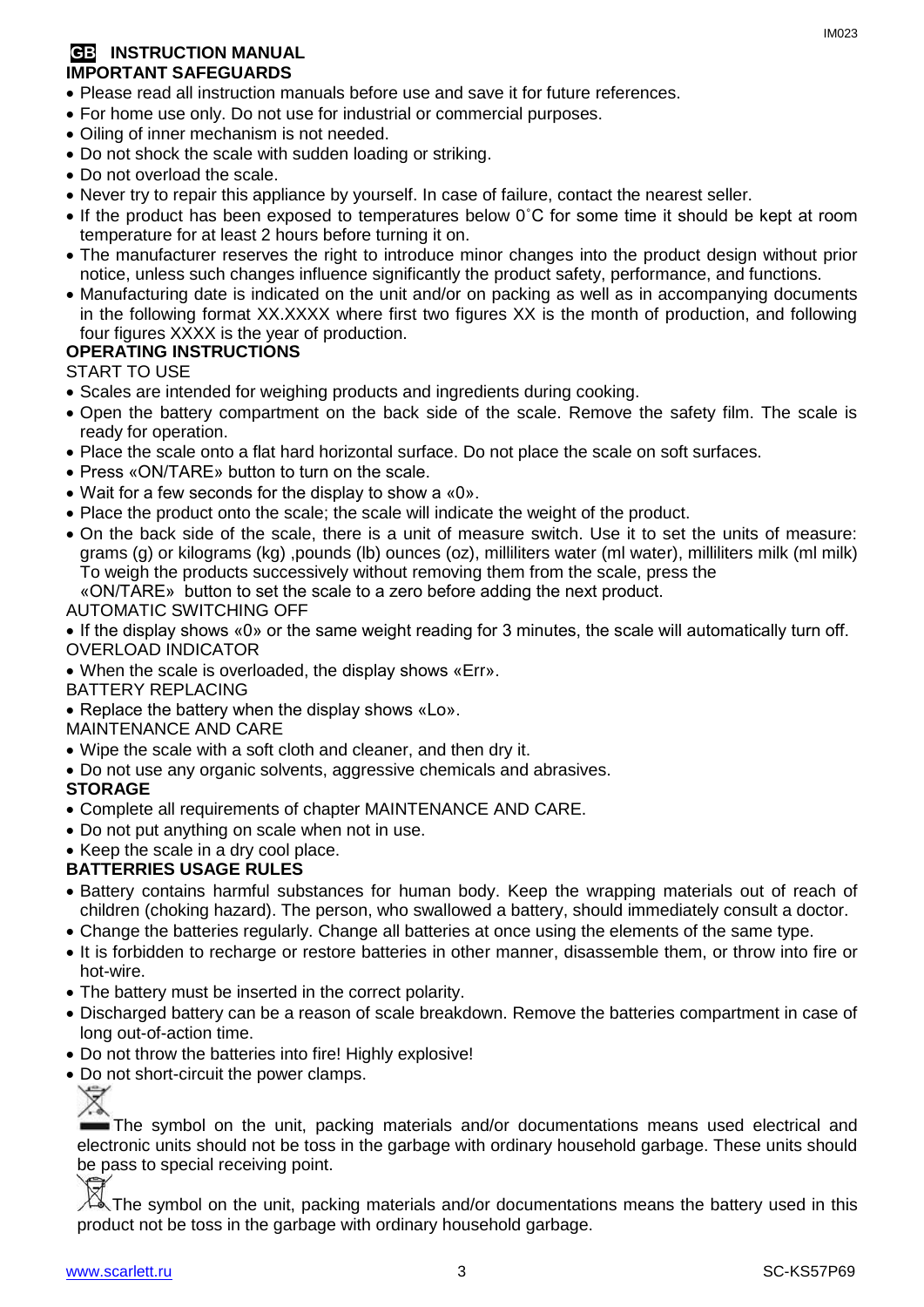For additional information about actual system of the garbage collection, address to the local authority. Valid utilization will help to save valuable resources and avoid negative work on the public health and environment which happens with incorrect using garbage.

#### **RUS РУКОВОДСТВО ПО ЭКСПЛУАТАЦИИ МЕРЫ БЕЗОПАСНОСТИ**

- Внимательно прочитайте данную инструкцию перед эксплуатацией прибора во избежание поломок при использовании. Неправильное обращение может привести к поломке изделия.
- Использовать только в бытовых целях. Прибор не предназначен для промышленного и торгового применения.
- Не смазывайте внутренний механизм весов.
- Не подвергайте весы ударным нагрузкам.
- Не перегружайте весы.
- Не пытайтесь самостоятельно ремонтировать устройство. При возникновении неполадок обращайтесь к продавцу.
- $\bullet$  Если изделие некоторое время находилось при температуре ниже 0°С, перед включением его следует выдержать в комнатных условиях не менее 2 часов.
- Производитель оставляет за собой право без дополнительного уведомления вносить незначительные изменения в конструкцию изделия, кардинально не влияющие на его безопасность, работоспособность и функциональность.
- Дата производства указана на изделии и/или на упаковке, а также в сопроводительной документации, в формате XX.XXXX, где первые две цифры «XX» – это месяц производства, следующие четыре цифры «XXXX» – это год производства.

#### **ВЗВЕШИВАНИЕ**

НАЧАЛО РАБОТЫ

- Весы предназначены для взвешивания продуктов и ингредиентов при приготовлении блюд.
- Откройте отсек для батарейки на задней стороне весов. Удалите защитную пленку. Весы готовы к работе.
- Установите весы на твердую горизонтальную поверхность. Не размещайте весы на мягких поверхностях, во избежание отображения некорректных данных.
- Чтобы включить весы, нажмите кнопку «ON/ТARE».
- Подождите несколько секунд, пока на дисплее не загорится «0».
- Положите продукт на весы, весы покажут вес продукта.
- По умолчанию весы настроены на единицы измерения граммы (g). Чтобы изменить на килограммы (kg), фунты: унции (lb:oz), миллилитры воды (ml water), миллилитры молока (ml milk), нажмите переключатель единиц измерения на обратной стороне весов нужное количество раз.
- Чтобы взвесить емкость и продукты последовательно, не убирая их с весов, нажмите кнопку «ON/ТARE».

#### АВТОМАТИЧЕСКОЕ ОТКЛЮЧЕНИЕ

 Если дисплей показывает 0 или другое постоянное значение, весы выключатся автоматически через 3 минуты.

ПЕРЕГРУЗКА

При перегрузке весов на дисплее появляется надпись «Err».

#### ЗАМЕНА БАТАРЕЙКИ

Если на дисплее появляется надпись «Lo», следует заменить батарейку.

#### **ОЧИСТКА И УХОД**

- Протрите весы мягкой тканью с моющим средством и просушите.
- Не применяйте органические растворители, агрессивные химические вещества и абразивные средства.

### **ХРАНЕНИЕ**

- Выполните требования раздела ОЧИСТКА И УХОД.
- Следите за тем, чтобы во время хранения на весах не было никаких предметов.
- Храните весы в сухом прохладном месте.

#### **ОБРАЩЕНИЕ С БАТАРЕЙКОЙ**

- Батарейка содержит вредные для организма вещества. Проследите, чтобы маленькие дети не имели доступа к элементам питания. Если кто-либо проглотит элемент питания, следует немедленно обратиться к врачу.
- Регулярно заменяйте батарейку. Используйте при этом элементы одного типа.
- Батарейку следует вставлять с соблюдением полярности.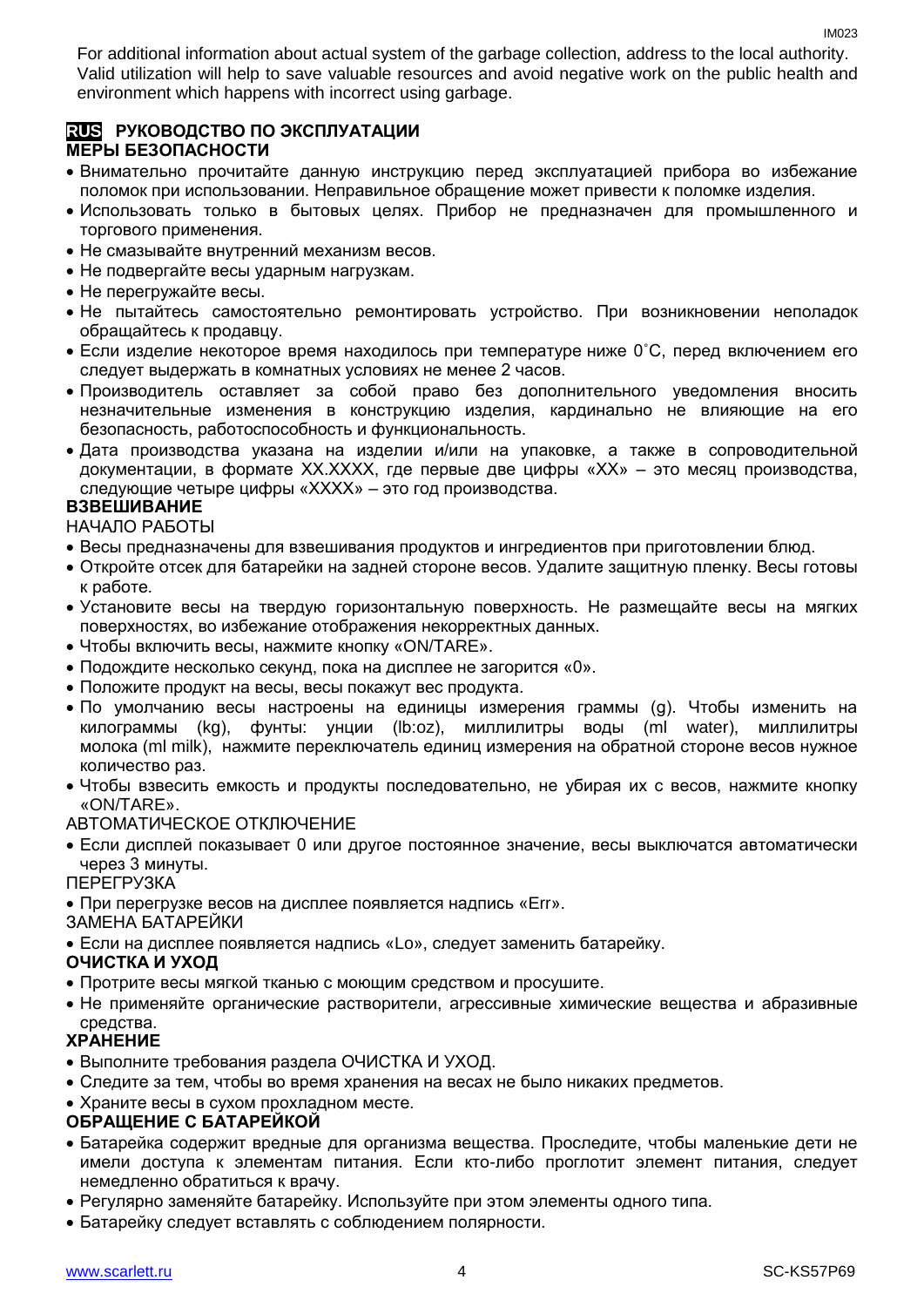- Батарейку нельзя перезаряжать или реактивировать с помощью различных средств, не разбирайте ее, не бросайте в огонь и не замыкайте накоротко.
- При длительном перерыве в использовании прибора выньте батарейку из прибора.
- Не бросайте элементы питания в огонь. Опасность взрыва!
- Не допускается замыкание зажимов питания.

Данный символ на изделии, упаковке и/или сопроводительной документации означает, что использованные электрические и электронные изделия не должны выбрасываться вместе с обычными бытовыми отходами. Их следует сдавать в специализированные пункты приема.

Данный символ на изделии, упаковке и/или сопроводительной документации означает, что аккумулятор или батарейка, используемые в данном изделии, нельзя выбрасывать по окончании срока службы вместе с другими бытовыми отходами.

Для получения дополнительной информации о существующих системах сбора отходов обратитесь к местным органам власти.

Правильная утилизация поможет сберечь ценные ресурсы и предотвратить возможное негативное влияние на здоровье людей и состояние окружающей среды, которое может возникнуть в результате неправильного обращения с отходами.

#### **UA ІНСТРУКЦІЯ З ЕКСПЛУАТАЦІЇ**

- Шановний покупець! Ми вдячні Вам за придбання продукції торговельної марки SCARLETT та довіру до нашої компанії. SCARLETT гарантує високу якість та надійну роботу своєї продукції за умови дотримання технічних вимог, вказаних в посібнику з експлуатації.
- Термін служби виробу торгової марки SCARLETT у разі експлуатації продукції в межах побутових потреб та дотримання правил користування, наведених в посібнику з експлуатації, складає 2 (два) роки з дня передачі виробу користувачеві. Виробник звертає увагу користувачів, що у разі дотримання цих умов, термін служби виробу може значно перевищити вказаний виробником строк.

#### **МІРИ БЕЗПЕКИ**

- Уважно прочитайте Інструкцію перед експлуатацією, щоб запобігти поломки під час користування. Невірне використання приладу може призвести до його поломки.
- Використовувати тільки у побутових цілях. Прилад не призначений для виробничого та торгівельного використання.
- Не змащуйте внутрішнього механізму ваг.
- Не завдавайте вагам ударних навантажень.
- Не перевантажуйте ваги.
- Не намагайтесь самостійно ремонтувати пристрій. У разі виникнення збоїв звертайтесь до найближчого продавця.
- Якщо виріб деякий час знаходився при температурі нижче 0ºC, перед увімкненням його слід витримати у кімнаті не менше 2 годин.
- Виробник залишає за собою право без додаткового повідомлення вносити незначні зміни до конструкції виробу, що кардинально не впливають на його безпеку, працездатність та функціональність.
- Дата виробництва вказана на виробі та/або на пакування, а також у супроводжуючій документації у форматі XX.XXXX, де перші дві цифри «XX» – це місяць виробництва, наступні чотири цифри «XXXX» – це рік виробництва.
- Обладнання відповідає вимогам Технічного регламенту обмеження використання деяких небезпечних речовин в електричному та електронному обладнанні.

#### **ЕКСПЛУАТАЦІЯ**

#### ПОЧАТОК РОБОТИ

- Ваги призначені для зважування продуктів і інгредієнтів при приготуванні страв.
- Відкрийте відсік для батарей на задній стороні вагів. Вийміть захисну плівку. Ваги готові до роботи.
- Встановіть ваги на тверду горизонтальну поверхню. Не розташовуйте ваги на м'яких поверхнях.
- Щоб увімкнути ваги, натисніть кнопку «ON/TARE».
- Почекайте декілька секунд, поки на дисплеї засвітиться «0».
- Покладіть продукт на ваги, вони покажуть вагу продукту.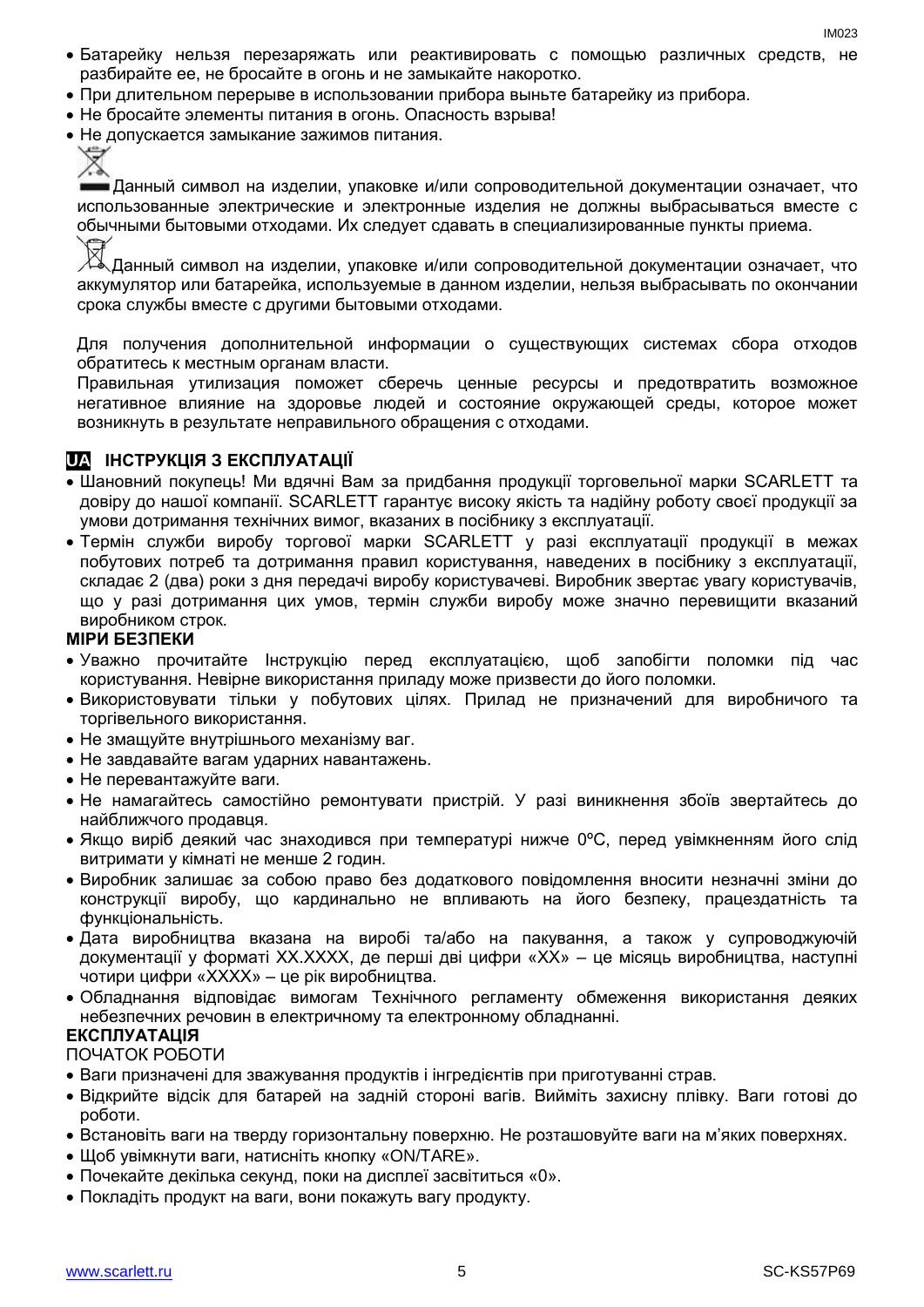- На задній стороні вагів знаходиться перемикач одиниць вимірювання, за допомогою якого можна обрати одиниці вимірювання грами(g) або килограммы (kg) ,фунти(lb), унції (oz), мілілітри воды (ml water) и молока (ml milk).
- Щоб зважити продукти послідовно та не забираючи їх з вагів, натисніть кнопку «ON/ТARE»., щоб скинути показники перед додатком наступного продукту.

#### АВТОМАТИЧНЕ ВИМИКАННЯ

- Якщо дисплей показує «0» або інше постійне значення протягом 3 хвилини, ваги автоматично вимикаються.
- ПЕРЕВАНТАЖЕННЯ
- При перевантаженні ваг на дисплеї з'являється напис «Err».

ЗАМІНА БАТАРЕЙКИ

Якщо на дисплеї з'явився напис«Lo»,слід замінити батарейку.

#### **ОЧИЩЕННЯ ТА ДОГЛЯД**

- Протріть ваги м'якою тканиною з миючим засобом і просушіть.
- Не вживайте органічних розчинників, агресивних хімічних речовин та абразивних засобів.

#### **ЗБЕРЕЖЕННЯ**

- Виконайте усі вимоги розділу ОЧИЩЕННЯ ТА ДОГЛЯД.
- Стежте за тим, щоб під час збереження на вагах не було ніяких предметів.
- Зберігайте ваги у сухому прохолодному місці.

#### **ПОВОДЖЕННЯ З БАТАРЕЙКОЮ**

- Батарейка містить шкідливі для організму речовини. Прослідкуйте, щоб маленькі діти не мали доступу до елементів живлення. Якщо хтось проковтне елемент живлення, слід негайно звернутись до лікаря.
- Регулярно здійснюйте заміну батарейки. Використовуйте при цьому елементи одного типу.
- Батарейку не можна перезаряджати чи реактивувати за допомогою різних засобів, не розбирайте їх, не кидайте у вогонь та не допускайте виникнення короткого замикання.
- Розряджена батарейка може стати причиною несправності приладу. У разі довготривалої перерви у використанні приладу вийміть батарейку з приладу.
- Не кидайте елементи живлення у вогонь. Небезпека вибуху!
- Не допускається замикання затискачів живлення.

Цей символ на виробі, упаковці та/або в супровідній документації означає, що електричні та електронні вироби, що були використані, не повинні викидатися разом із звичайними побутовими відходами. Їх потрібно здавати до спеціалізованих пунктів прийому.

### Цей символ на виробі, упаковці та/або в супровідній документації означає, акумулятор або батарейка, використовувані в даному виробі, не повинні викидатися разом із звичайними побутовими відходами.

Для отримання додаткової інформації щодо існуючих систем збору відходів зверніться до місцевих органів влади.

Належна утилізація допоможе зберегти цінні ресурси та запобігти можливому негативному впливу на здоров'я людей і стан навколишнього середовища, який може виникнути в результаті неправильного поводження з відходами.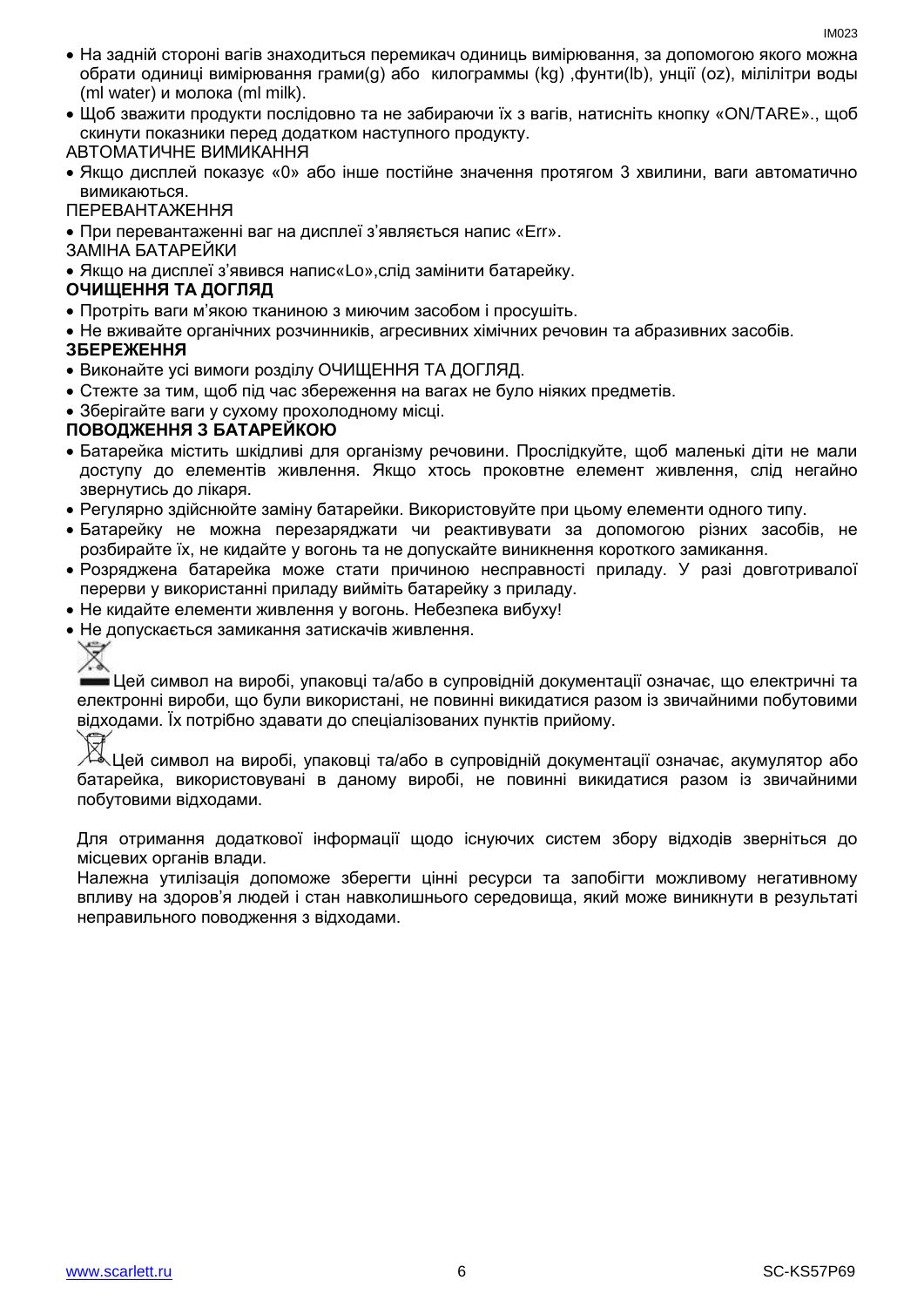### **KZ ПАЙДАЛАНУ ЖӨНІНДЕГІ НҰСҚАУЛЫҚ**

- Құрметті сатып алушы! SCARLETT сауда таңбасының өнімін сатып алғаныңыз үшін және біздің компанияға сенім артқаныңыз үшін Сізге алғыс айтамыз. Іске пайдалану нұсқаулығында суреттелген техникалық талаптар орындалған жағдайда, SCARLETT компаниясы өзінің өнімдерінің жоғары сапасы мен сенімді жұмысына кепілдік береді.
- SCARLETT сауда таңбасының бұйымын тұрмыстық мұқтаждар шеңберінде пайдаланған және іске пайдалану нұсқаулығында келтірілген пайдалану ережелерін ұстанған кезде, бұйымның қызмет мерзімі бұйым тұтынушыға табыс етілген күннен бастап 2 (екі) жылды құрайды. Аталған шарттар орындалған жағдайда, бұйымның қызмет мерзімі өндіруші көрсеткен мерзімнен айтарлықтай асуы мүмкін екеніне өндіруші тұтынушылардың назарын аударады.

#### **ҚАУІПСІЗДІК ШАРАЛАРЫ**

- Пайдалану кезінде бұзылмауы үшін құралды қолданудың алдында осы нұсқауды ықыласпен оқып шығыңыз. Дұрыс қолданбау бұйымның бұзылуына соқтырады.
- Тек қана тұрмыстық мақсаттарда қолданылдады. Құрал өнеркәсіптік және саудалық қолдануға арналмаған.
- Таразының ішкі механизмін майламаңыз.
- Таразыны соққылы жүктемеге ұшыратпаңыз.
- Таразыны асыра тиемеңіз.
- Құрылғыны өз бетіңізбен жөндеуге әрекет жасамаңыз. Істен сатушыға хабарласыңыз.
- Егер бұйым біршама уақыт 0ºC-тан төмен температурада тұрса, іске қосар алдында оны кем дегенде 2 сағат бөлме температурасында ұстау керек.
- Өндіруші бұйымның қауіпсіздігіне, жұмыс өнімділігі мен жұмыс мүмкіндіктеріне түбегейлі әсер етпейтін болмашы өзгерістерді оның құрылмасына қосымша ескертпестен енгізу құқығын өзінде қалдырады.
- Жасап шығарылған күні бұйымда және (немесе) қаптамада, сондай-ақ ілеспе құжаттамада, XX.XXXX пішімінде көрсетілген, мұндағы алғашқы екі сан «XX» – жасап шығарылған айы, келесі төрт сан «XXXX» – жасап шығарылған жылы.

#### **ӨЛШЕУ**

ЖҰМЫСТЫ БАСТАУ

- Таразылар тамақ дайындау кезінде өнімдер мен ингредиенттерді өлшеуге арналған.
- Таразының артқы жағындағы батарея ұяшығын ашыңыз. Қорғаныс үлдірін алып тастаңыз. Таразы жұмысқа дайын.
- Таразыны қатты жазық беткі қабатқа орнатыңыз. Таразыны жұмсақ заттардың үстіне қоймаңыз.
- Таразыны іске қосу үшін «ON/ТARE» түймешігін басыңыз.
- Бейнебетте «0» белгісі жанғанша бірнеше секунд күтіңіз.
- Азық-түлікті таразыға қойыңыз, таразы оның салмағын көрсетеді.
- Таразының артқы жағында өлшем бірліктерін ауыстырғыш тетік бар, оның көмегімен өлшем бірлігі ретінде грамды (g) немесе фунтты (lb) таңдауға болады, және унцияға (oz), миллилитр (ml).
- Азық-түлікті кезегімен таразыдан алмастан өлшеу үшін, келесі азық-түлікті қосар алдында көрсетімдерді нөлге қайтару үшін «ON/ТARE» түймешігін басыңыз.

ВТОМАТТЫ СӨНДІРУ

 Егер дисплей 3 минут аралығында «0» немесе басқа тұрақты белгіні көрсетіп тұрса, онда таразы автоматты түрде өшеді.

АРТЫҚ САЛМАҚ

 Таразыға артық салмақ тиегенде дисплейде «Err» жазуы көрінеді.

#### БАТАРЕЙКАНЫ АУЫСТЫРУ

Егер дисплейде жазуы көрінсе «Lo», батарейканы ауыстыруды қажет етеді.

#### **ТАЗАЛАУ ЖӘНЕ КҮТІМ**

- Таразыны жуғыш құралмен жұмсақ матамен сүртіңіз және кептіріңіз.
- Органикалық еріткіштер, агрессиялық химиялық заттар және қайрақты құралдарды қолданбаңыз.

#### **САҚТАУ**

- ТАЗАЛАУ және КҮТУ бөлімінің талабтарын орындаңыз.
- Сақтау уақытына таразыда ешқандай заттардың болмағанын қадағалаңыз.
- Таразыны құрғақ салқын орында сақтаңыз.

#### **БАТАРЕЯНЫ ҚОЛДАНУ**

 Батареяның құрамында ағзаға зиянды заттектер бар. Кішкентай балалардың қорек элементтеріне жете алмауын қадағалаңыз. Егер әлдекім қорек элементін жұтып қойса, дереу дәрігерге көріну керек.

IM023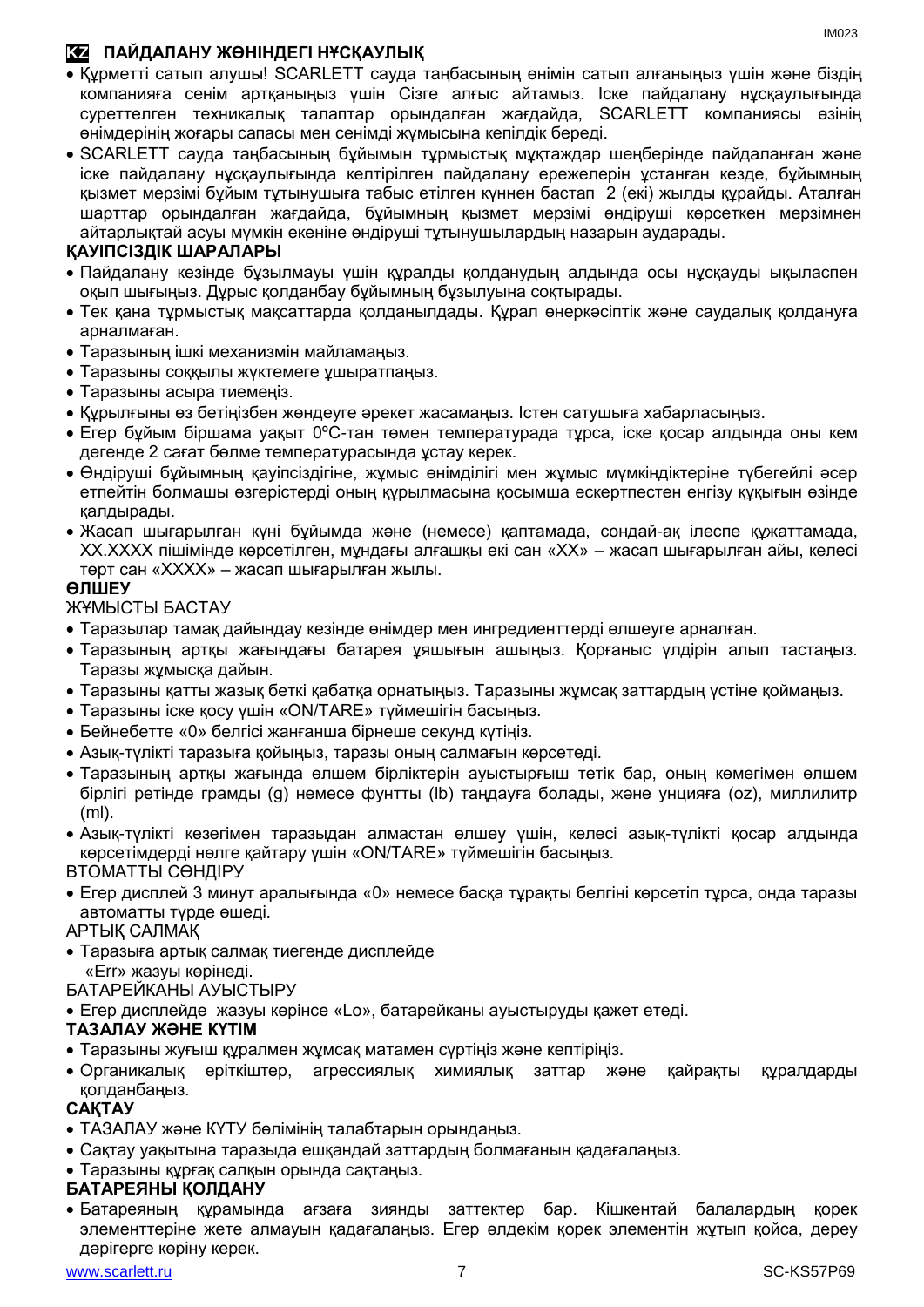- Батареяны жүйелі түрде ауыстырып тұрыңыз. Бұл орайда бір тұрпатты элементтерді пайдаланыңыз.
- Қорек элементерін қайтадан зарядтауға немесе түрлі құралдардың көмегімен қайта белсендіруге болмайды, оларды бөлшектемеңіз, отқа тастамаңыз және қысқа тұйықтамаңыз.
- Қуаты таусылған батарея аспаптың бұзылуына себеп болуы мүмкін. Аспапты пайдалануда ұзақ уақыт үзіліс болған кезде, батареяны аспаптан шығарып қойыңыз.
- Қорек элементтерін отқа тастамаңыз. Жарылыс қатері бар!
- Қорек қапсырмаларын қысқа тұйықтауға жол берілмейді.

Z

Өнімдегі, қораптағы және/немесе қосымша құжаттағы осындай белгі қолданылған электрлік және электрондық бұйымдар кәдімгі тұрмыстық қалдықтармен бірге шығарылмауы керек дегенді білдіреді. Оларды арнайы қабылдау бөлімшелеріне өткізу қажет.

Өнім, орам және/немесе қосымша құжатта бар осы бұйымда пайдаланылатын аккумулятор немесе батарея әдеттегі тұрмыстық қалдықтармен бірге шығарылмауы тиіс.

Қалдықтарды жинау жүйелері туралы қосымша мәліметтер алу үшін жергілікті басқару органдарына хабарласыңыз.

Қалдықтарды дұрыс кәдеге жарату бағалы ресурстарды сақтауға және қалдықтарды дұрыс шығармау салдарынан адамның денсаулығына және қоршаған ортаға келетін теріс әсерлердің алдын алуға көмектеседі.

#### **EST KASUTAMISJUHEND OHUTUSNÕUANDED**

- Enne seadme kasutuselevõttu tutvuge tähelepanelikult käesoleva juhendiga. Nii väldite võimalikke vigu ja ohte seadme kasutamisel. Väär kasutus võib põhjustada seadme riket.
- Antud seade on mõeldud ainult koduseks kasutamiseks, mitte tööstuslikuks kasutamiseks.
- Ärge määrige millegagi kaalude sisemist mehhanismi.
- Ärge andke kaalule järske lööke.
- Ärge koormake kaalusid üle.
- Ärge püüdke seadet iseseisvalt remontida. Probleemide ilmnemisel võtke ühendust oma kohaliku edasimüüjaga.
- Kui toode on olnud mõnda aega õhutemperatuuril alla 0 ºC, tuleb hoida seda enne sisselülitamist vähemalt 2 tundi toatemperatuuril.
- Tootja jätab endale õiguse teha ilma täiendava teatamiseta toote konstruktsiooni ebaolulisi muudatusi, mis ei mõjuta selle ohutust, töövõimet ega funktsioneerimist.
- Tootmisaeg on näidatud tootel ja/või pakendil, samuti saatedokumentidel, formaadis XX.XXXX, kus esimesed kaks numbrit XX tähendavad tootmiskuud, järgmised neli numbrit XXXX aga tootmisaastat. **KAALUMINE**

### ETTEVALMISTUS KASUTAMISEKS

- Kaalud on ette nähtud toodete ja koostisosade kaalumiseks toiduvalmistamise ajal.
- Avage patareide pesa kaalu tagaküljel. Eemaldage kaitsekile. Kaal on töövalmis.
- Paigaldage kaal kõvale horisontaalpinnale. Ärge paigaldage kaalu pehmetele pindadele.
- Kaalu sisselülitamiseks vajutage nupule «ON/ТARE».
- Oodake mõned sekundid, kuni ekraanil süttib «0».
- Asetage toode kaalule, kaal näitab toote kaalu.
- Kaalu tagaküljel asub mõõtühikute lüliti, mille abil saab valida mõõtühikuteks grammid (g) (kg) või naelad (lb), untsideks (oz), milliliitrid (ml water), milliliitrid (ml milk).
- Selleks, et kaaluda toiduaineid järjest, neid kaalult eemaldamata, vajutage nuppu «ON/ТARE», et nullida näidud enne järgmise toiduaine lisamist.

#### AUTOMAATNE VÄLJALÜLITUS

- Kui 3 minutit kestel displei näitab «0» või muud näitu, siis kaalud lülituvad automaatselt välja.
- **ÜLEKOORMUS**
- Kaalude ülekoormuse puhul ilmub displeile tekst « Err ».

PATAREI VAHETAMINE

Kui displeile on ilmunud tekst«Lo», tuleb patarei ära vahetada.

#### **PUHASTUS JA HOOLDUS**

- Pühkige kaalud puhastusvahendis niisutatud lapiga ja kuivatage.
- Ärge kasutage orgaanilisi lahusteid ja abrasiivseid puhastusvahendeid.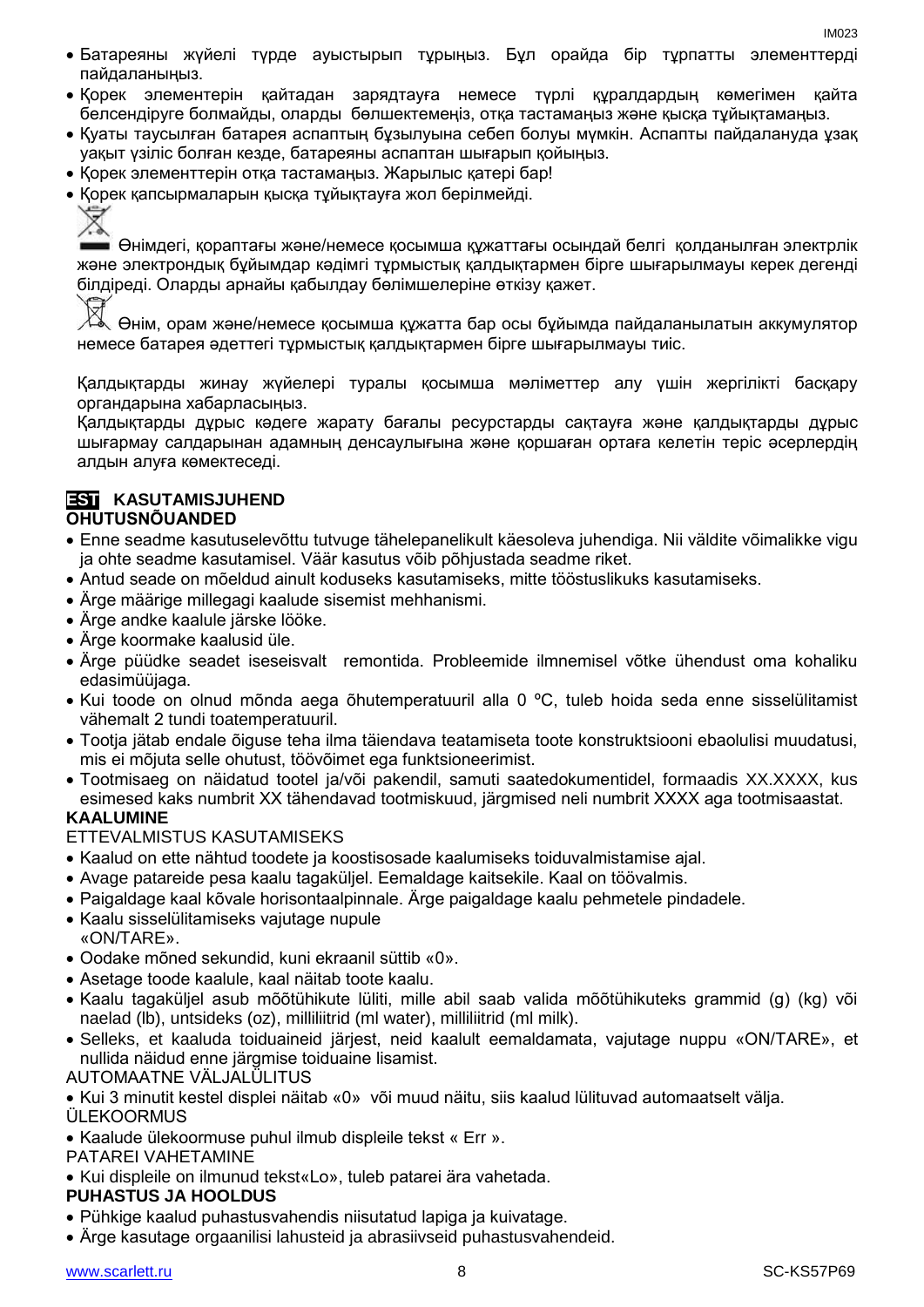#### **HOIDMINE**

- Täitke nõudmised PUHASTUS JA HOOLDUS.
- Ärge pange kaalule hoiu ajal mingeid esemeid.
- Hoidke kaal kuivas jahedas kohas.

### **PATEREI KÄITLEMINE**

- Patarei sisaldab organismile kahjulikke aineid. Jälgige, et väikestel lastel ei oleks kütteelementidele juurdepääsu. Kui keegi kütteelemendi alla neelab, tuleb viivitamatult pöörduda arsti poole.
- Vahetage patareisid regulaarselt. Kasutage sealjuures üht tüüpi patareisid.
- Patareid ei saa uuesti laadida ega eri moodustega aktiveerida. Ärge võtke neid lahti, ärge visake tulle ega lühistage.
- Tühjenenud patarei võib põhjustada seadme rikke. Kui te seadet pikka aega ei kasuta, võtke patareid välja.
- Ärge visake toiteelemente tulle. Plahvatusoht!
- Vältige toiteklemmide lühistamist.



Antud sümbol tootel, pakendil ja/või saatedokumentatsioonis tähendab, et kasutatud elektrilisi ja elektroonilisi tooteid ei tohi ära visata koos tavaliste olmejäätmetega. Need tuleb anda ära spetsialiseeritud vastuvõtupunktidesse.

⊠

Antud sümbol tootel, pakendil ja / või kaasasolevas dokumentatsioonis tähendab, et selles tootes kasutatud akut või akut ei tohi visata tavalise olmeprügi hulka.

Täiendava informatsiooni saamiseks olemasolevatest jäätmete kogumise süsteemidest pöörduge kohalike võimuorganite poole.

Õige utiliseerimine aitab hoida kokku hinnalisi ressursse ning ennetada võimalikku negatiivset mõju inimeste tervisele ja ümbritseva keskkonna olukorrale, mis võib tekkida jäätmete ebaõige käitlemise tulemusel.

#### **LV LIETOŠANAS INSTRUKCIJA DROŠĪBAS NOTEIKUMI**

- Uzmanīgi izlasiet doto instrukciju pirms ierīces ekspluatācijas, lai izvairītos no bojājumu rašanās lietošanas laikā. Nepareiza ierīces lietošana var radīt tās bojājumus.
- Izmantot tikai sadzīves vajadzībām, atbilstoši Lietošanas instrukcijai. Ierīce nav paredzēta rūpnieciskai un tirdznieciskai izmantošanai.
- Neeļļojiet iekšējos svaru mehānismus.
- Ne paklaujiet svarus triecienslodzei.
- Nepārslogojiet svarus.
- Nemēģiniet patstāvīgi labot ierīci. Bojājumu atklāšanās gadījumā vērsieties tuvākajā pārdevēju.
- Ja izstrādājums kādu laiku ir atradies temperatūrā zem 0ºC, pirms ieslēgšanas tas ir jāpatur istabas apstākļos ne mazāk kā 2 stundas.
- Ražotājs patur sev tiesības bez papildu brīdinājuma ieviest izstrādājuma konstrukcijā nelielas izmainas, kas būtiski neietekmē tā drošību, darbspēju un funkcionalitāti.
- Izgatavošanas datums ir norādīts uz izstrādājuma un/vai iepakojuma, kā arī pavaddokumentos, formātā XX.XXXX, kur pirmie divi cipari XX ir izgatavošanas mēnesis, nākamie četri XXXX – izgatavošanas gads.

#### **SVĒRŠANA**

DARBA SĀKUMS

- Svari ir paredzēti produktu un sastāvdaļu svēršanai gatavošanas laikā.
- Atveriet bateriju nodalījumu svaru aizmugurē. Noņemiet aizsargplēvi. Svari gatavi darbam.
- Novietojiet svarus uz cietas horizontālas virsmas. Nenovietojiet svarus uz mīkstām virsmām.
- Lai ieslēgtu svarus, piespiediet pogu «ON/ТARE».
- Pagaidiet dažas sekundes, kamēr displejā parādīsies «0».
- Uzlieciet produktu uz svariem, svari parādīs produkta svaru.
- Svaru aizmugurē atrodas mērvienību pārslēgs, ar kura palīdzību var izvēlēties mērvienības: gramus(g) (kg) vai mārciņas(lb), uncēm (oz), miligrami (ml water), (ml milk).
- Lai nosvērtu produktus, secīgi nenonemot tos no svariem, piespiediet pogu «ON/TARE», lai atgrieztu rādītājus uz nulli pirms pievienot nākamo produktu.

#### AUTOMĀTISKĀ ATSLĒGŠANĀS

Ja displejs rāda «0» vai citu pastāvīgu vērtību 3 minūtes laikā, svari automātiski izslēdzas.

IM023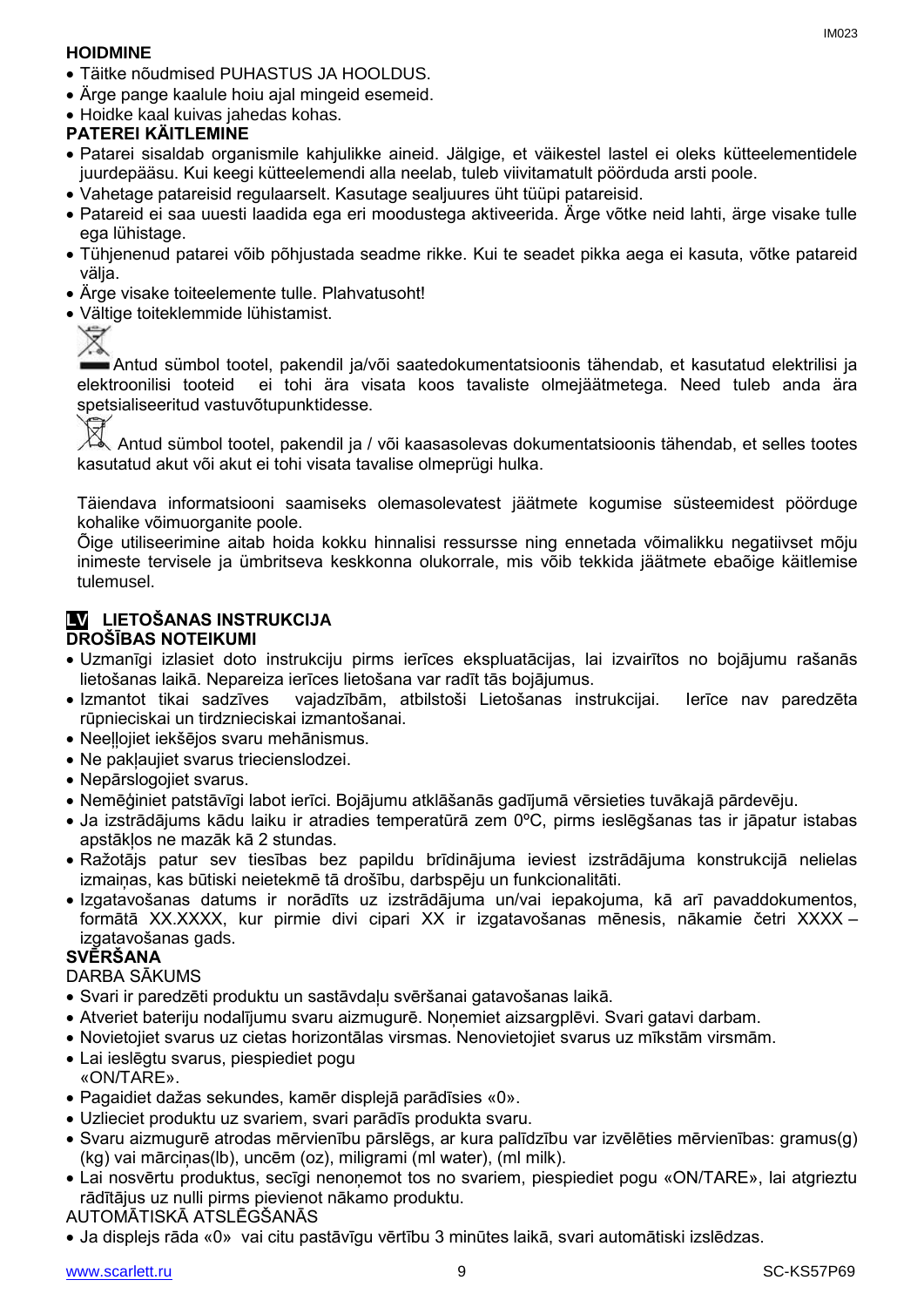#### PĀRSLODZE

 Svaru pārslodzes gadījumā uz displeja parādīsies «Err». BATERIJAS MAIŅA

Ja uz displeja parādīsies ziņojums «Lo», jānomaina baterija.

#### **TĪRĪŠANA UN APKOPE**

- Noslaukiet svarus ar mīkstu drānu un tīrīšanas līdzekļi un nožāvējiet.
- Neizmantojiet organiskus šķīdinātājus, agresīvas ķīmiskas vielas un abrazīvus līdzekļus.

#### **GLABĀŠANA**

- Izpildiet sadaļas TĪRĪŠANA UN APKOPE norādījumus.
- Sekojiet līdzi, lai glabāšanas laikā uz svariem nebūtu nekādu priekšmetu.
- Glabājiet svarus sausā, vēsā vietā.

#### **RĪKOŠANĀS AR BATERIJU**

- Baterija satur organismam kaitīgas vielas. Sekojiet, lai mazi bērni nevarētu piekļūt barošanas elementiem. Barošanas elementa norīšanas gadījumā steidzami jāgriežas pie ārsta.
- Veiciet regulāru baterijas nomaiņu. Izmantojiet viena tipa elementus.
- Bateriju nedrīkst no jauna uzlādēt vai reaktivēt ar dažādu līdzekļu palīdzību. Neizjauciet baterijas, nemetiet tās ugunī un neveidojiet kontaktu īssavienojumu.
- Izlādēta baterija var kļūt par ierīces darbnederīguma iemeslu. Ja ierīce ilgu laiku netiek izmantota, iznemiet bateriju no ierīces.
- Nemetiet barošanas elementus ugunī. Sprādzienbīstami!
- Nav pieļaujama kontaktspaiļu saslēgšana.

Šis simbols uz izstrādājuma, iepakojuma un/vai pavaddokumentiem nozīmē, ka nolietotus elektrovai elektroniskos izstrādājumus nedrīkst izmest kopā ar parastajiem sadzīves atkritumiem. Tie ir jānodod specializētajos pieņemšanas punktos.

Šis simbols uz izstrādājuma, iepakojuma un/vai pavaddokumentiem nozīmē, šajā izstrādājumā izmantoto akumulatoru vai akumulatoru nedrīkst izmest kopā ar parastajiem sadzīves atkritumiem.

Lai iegūtu papildu informāciju par esošajām atkritumu savākšanas sistēmām, vērsieties vietējā pašvaldībā.

Pareiza utilizācija palīdzēs saglabāt vērtīgus resursus un novērst iespējamo negatīvo ietekmi uz cilvēku veselību un apkārtējās vides stāvokli, kas var rasties nepareizas rīkošanās ar atkritumiem rezultātā.

#### **LT VARTOTOJO INSTRUKCIJA SAUGUMO PRIEMONĖS**

- Prietaiso gedimams išvengti atidžiai perskaitykite šias instrukcijas prieš pirmąjį prietaiso naudojimą. Neteisingai naudojamas prietaisas gali sugesti.
- Naudoti tik buitiniais tikslais. Prietaisas nėra skirtas pramoniniam ir komerciniam naudojimui.
- Netepkite vidinio svarstyklių mechanizmo.
- Smūginė apkrova svarstyklėms yra neleistina.
- Neperkraukite svarstyklių.
- Nesistenkite savarankiškai remontuoti prietaiso arba pakeisti kokių nors detalių. Aptikę gedimus, kreipkitės į artimiausią techninės pardavėją.
- Jeigu gaminys kai kurį laiką buvo laikomas žemesnėje nei 0 ºC temperatūroje, prieš įjungdami prietaisą palaikykite jį kambario temperatūroje ne mažiau kaip 2 valandas.
- Gamintojas pasilieka teisę be atskiro perspėjimo nežymiai keisti įrenginio konstrukciją išsaugant jo saugumą, funkcionalumą bei esmines savybes.
- Pagaminimo data nurodyta ant gaminio ir (arba) pakuotės, taip pat pridedamoje dokumentacijoje XX.XXXX formatu, kur pirmieji du simboliai "XX" žymi pagaminimo mėnesį, o toliau einantys keturi simboliai "XXX" žymi pagaminimo metus.

#### **SVĖRIMASIS**

VEIKIMO PRADŽIA

- Svarstyklės yra skirtos produktams ir ingredientams sverti gaminimo metu.
- Atidarykite apatinėje svarstyklių dalyje esantį maitinimo elementų skyrelį. Nuimkite apsauginę plėvelę. Svarstyklėmis galima naudotis.
- Pastatykite svarstykles ant kieto bei horizontalaus paviršiaus. Nestatykite svarstyklių ant minkštų paviršių.
- Svarstyklėms įjungti paspauskite mygtuką

IM023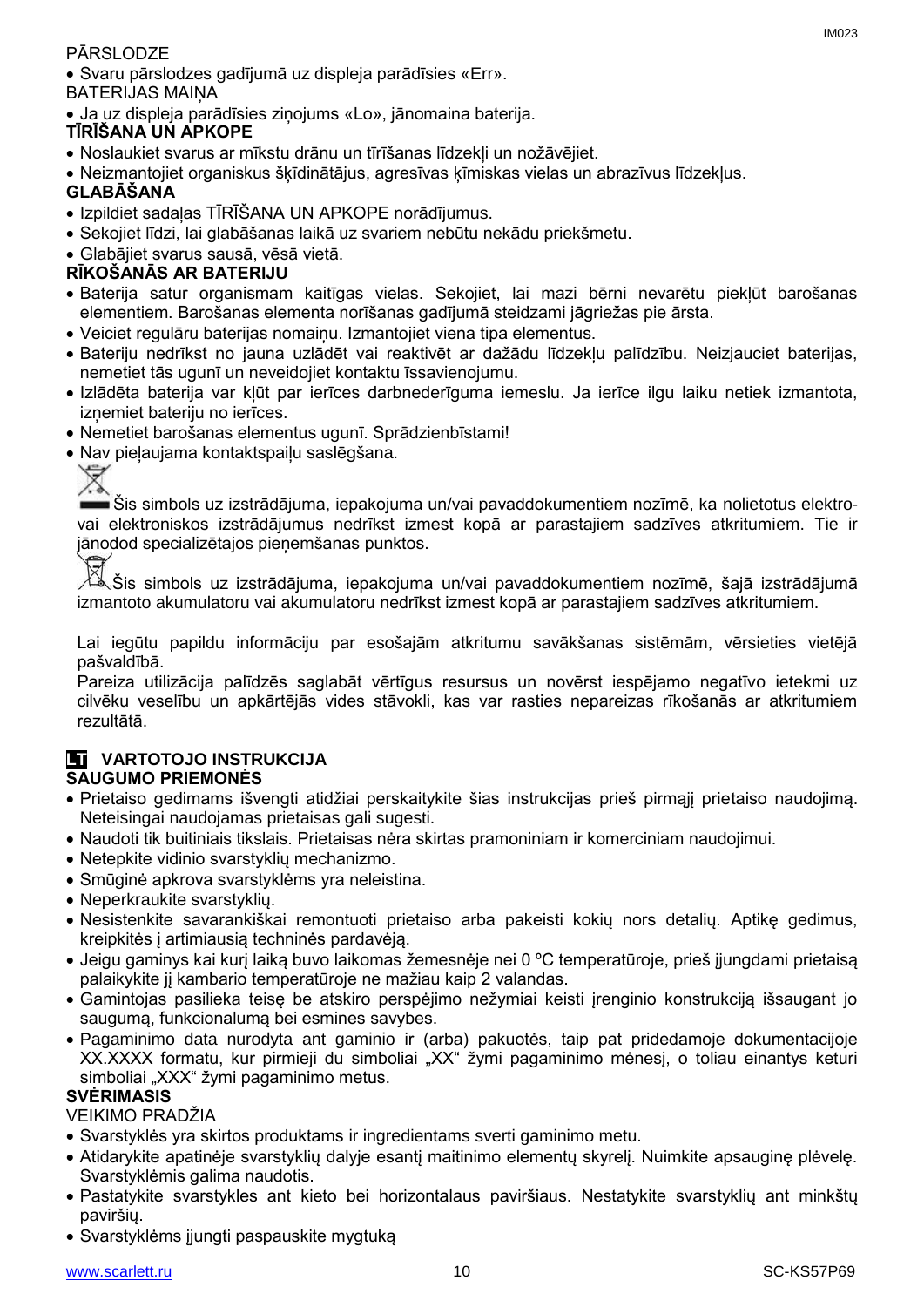«ON/ТARE».

- Palaukite keletą sekundžių, kol displėjuje įsižiebs užrašas «0».
- Padėkite ant svarstyklių produktą, svarstyklės parodys jo svorį.
- Apatinėje svarstyklių dalyje yra matavimo vienetų perjungiklis. Šiuo perjungiklio dėka galima perjungti matavimo vienetus į gramus (g) (kg) arba svarus (lb), uncijas (oz), mililitrų (ml water), (ml milk).
- Norėdami pasverti kelis produktus iš eilės, prieš pridedami kiekvieną naują produktą, spauskite mygtuką «ON/ТARE». Ant svarstyklių esančių produktų svoris taps lygus nuliui, o svarstyklės rodys tik naujai pridėto produkto svorį.
- AUTOMATINIS IŠSIJUNGIMAS
- Jeigu displėjus 3 minutės bėgyje rodo «0» ar kita pastovią reikšmę, svarstyklės automatiškai išsijungs. **PERKROVA**
- Perkrovus svarstykles displėjuje pasirodys perspėjimas «Err».
- ELEMENTŲ KEITIMAS
- Kai displėjuje mirksi užrašas «Lo», reikia pakeisti elementus.

#### **VALYMAS IR PRIEŽIŪRA**

- Nuvalykite svarstykles minkštu audiniu su valymo priemone ir išdžiovinkite.
- Nenaudokite organinių tirpiklių, agresyvių cheminių medžiagų ir šveitimo priemonių.

#### **SAUGOJIMAS**

- Atlikite visus "VALYMAS IR PRIEŽIŪRA" skyriaus reikalavimus.
- Saugojimo metu nedėkite ant svarstyklių jokių daiktų.
- Laikykite svarstykles sausoje vėsioje vietoje.

#### **KAIP ELGTIS SU MAITINIMO ELEMENTAIS**

- Maitinimo elemento sudėtyje yra organizmui žalingų medžiagų. Stebėkite, kad maži vaikai neturėtų prieigos prie maitinimo elementų. Jei kas nors prarytų maitinimo elementą, nedelsiant kreiptis į gydytoją.
- Reguliariai keiskite maitinimo elementą. Naudokite vieno tipo elementus.
- Maitinimo elemento negalima įkrauti iš naujo ar aktyvuoti įvairiomis priemonėmis, neišmontuokite jų, nemeskite į ugnį ir nesujunkite trumpuoju jungimu.
- Išsikrovęs maitinimo elementas gali tapti prietaiso gedimo priežastimi. Ilgai nenaudodami prietaiso, iš jo išimkite maitinimo elementus.
- Nemeskite maitinimo elementų į ugnį. Kyla sprogimo pavojus!
- Neleiskite, kad maitinimo elemento gnybtai būtų sujungti trumpuoju jungimu.



Šis simbolis ant gaminio, pakuotėje ir (arba) lydinčioje dokumentacijoje reiškia, kad naudojami elektriniai ir elektroniniai gaminiai neturėtų būti išmetami (išmestos) kartu su įprastinėmis buitinėmis atliekomis. Juos (jas) reikėtų atiduoti specializuotiems priėmimo punktams.

 $\leftrightarrow$ šis simbolis ant gaminio, pakuotėje ir (arba) lydinčioje dokumentacijoje reiškia, kad šiame gaminyje naudojama baterija ar baterija neturi būti išmesta su įprastomis buitinėmis atliekomis.

Norint gauti papildomos informacijos apie galiojančias atliekų surinkimo sistemas, kreipkitės į vietines valdžios institucijas.

Teisingai utilizuojant atliekas, sutaupysite vertingų išteklių ir apsaugosite žmonių sveikatą ir aplinką nuo neigiamo poveikio, galinčio kilti netinkamai apdorojant atliekas.

### **H HASZNALATI UTASÍTÁS**

#### **FONTOS BIZTONSÁGI INTÉZKEDÉSEK**

- A készülék használata előtt, a készülék károsodása elkerülése érdekében figyelmesen olvassa el a Használati utasítást. A helytelen kezelés a készülék károsodásához vezethet.
- Csak otthoni használatra, ne használja nagyüzemi célra.
- Ne olajozza a mérleg belső szerkezetét.
- Ne érje ütődés a mérleget.
- Ne terhelie túl a mérleget.
- Ne próbálja önállóan megjavítani a készüléket. Ha rendellenesség fordul elő, forduljon a legközelebbi eladóval.
- Amennyiben a készüléket valamennyi ideig 0 ºC–nál tárolták, bekapcsolása előtt legalább 2 órán belül tartsa szobahőmérsékleten.
- A gyártónak jogában áll értesítés nélkül másodrendű módosításokat végezni a készülék szerkezetében, melyek alapvetően nem befolyásolják a készülék biztonságát, működőképességét, funkcionalitását.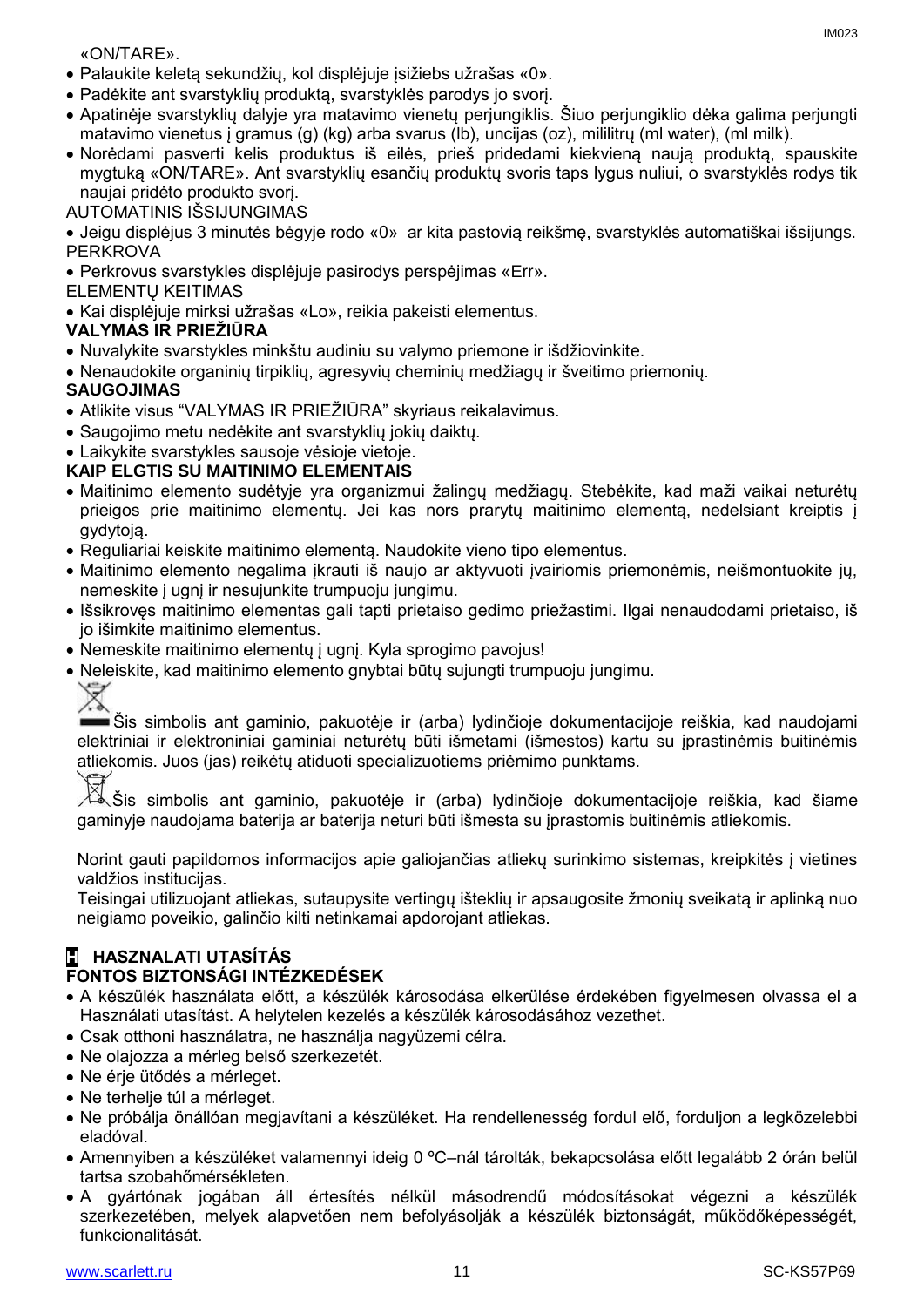A gyártási idő XX.XXXX formátumban a terméken és/vagy a csomagoláson található, valamint a kísérő iratokban, ahol az első két «XX» számjel a gyártási hónapra, a következő «XXXX» számjel pedig a gyártási évre utal.

### **MÉRÉS**

ELŐKÉSZÍTÉS

- A mérlegek célja a termékek és az összetevők mérése főzés közben.
- Nyissa ki a mérleg hátsó falán lévő elemtároló részleget. Távolítsa el a védőfóliát. A mérleg működésre kész.
- Állítsa a mérleget szilárd vízszintes felületre. Ne állítsa fel a mérleget puha felületre.
- Ha be kívánja kapcsolni a mérleget, nyomja meg az «ON/TARE» gombot.
- Várjon néhány másodpercet, amíg a kijelzőn megjelenik a «0» jelzés.
- Helyezze a terméket a mérlegre, amely megmutassa a termék súlyát.
- A mérleg hátsó falán található a mérési egység váltógomb, amely segítségével mérési egységet választhat: gram (g) (kg)vagy font (lb), vagy uncia (oz), milliliter (ml water), (ml milk).
- Ha egymás után kívánja mérni a termékeket anélkül, hogy levenné a mérlegről az előzőt, nyomja meg a «ON/ТARE » gombot, hogy törölje az előző termék súlyát.

#### AUTOMATIKUS KIKAPCSOLÁS

- Amennyiben a kijelző «0» vagy egyéb állandó adatot mutat 3 percnél tovább, a mérő automatikusan kikapcsol.
- TÚLTERHELÉS
- Túlterhelés esetén, a mérleg képernyőjén megjelenik az «Err» írás.

#### ELEMCSERE

Ha a képernyőn megjelenik a «Lo», jelzés – elemet kell cserélni.

#### **TISZTÍTÁS ÉS KARBANTARTÁS**

- Törölje meg a mérleget puha, tisztítószeres törlőkendővel, és szárítsa meg.
- Ne használjon szerves oldószert, agresszív kémiai szert, súrolószert.

#### **TÁROLÁS**

- Kövesse a TISZTITÁS ÉS KARBANTARTÁS rész lépéseit.
- Figyeljen arra, hogy tárolás közben semmilyen tárgy ne álljon a mérlegen.
- Száraz, hűvös helyen tárolja.

#### **AZ ELEMEK KEZELÉSE**

- Az elem szervezetre káros anyagokat tartalmaz. Ügyeljen arra, hogy kisgyermekeknek ne legyen hozzáférésük az elemekhez. Ha valaki lenyeli az elemet, azonnal forduljon orvoshoz.
- Rendszeresen cserélje az elemeket. Használjon egy és ugyanazon típusú elemeket.
- Az elem nem tölthető újra és nem reaktiválható különböző eszközök segítségével, ne szerelje szét, ne dobja tűzbe és előzze meg a rövidzárlat kialakulását.
- A lemerült elem a készülék meghibásodásához vezethet. Amennyiben hosszas ideig nem használja a mérleget, vegye ki az elemet a készülékből.
- Ne dobja tűzbe a tápegységeket. Robbanásveszély!
- A tápegységi klipeknél zárlat kialakulása tilos.



Ez a jel a terméken, csomagoláson és/vagy kísérő dokumentumokon azt jelenti, hogy ezeket a használt villamos és elektronikus termékeket és tilos az általános háztartási hulladékkal kidobni. E tárgyakat speciális befogadó pontokban kell leadni.

Ez a jel a terméken, csomagoláson és/vagy kísérő dokumentumokon azt jelenti, hogy a termékben használt akkumulátort vagy akkumulátort ne dobja a háztartási hulladék közé.

A hulladékbefogadó rendszerrel kapcsolatos kiegészítő információért forduljon a helyi illetékes hatósághoz.

A megfelelő hulladékkezelés segít megőrizni az értékes erőforrásokat és megelőzheti az olyan esetleges negatív hatásokat az emberi egészségre és a környezetre, amelyek a nem megfelelő hulladékkezelés következtében felmerülhetnek fel.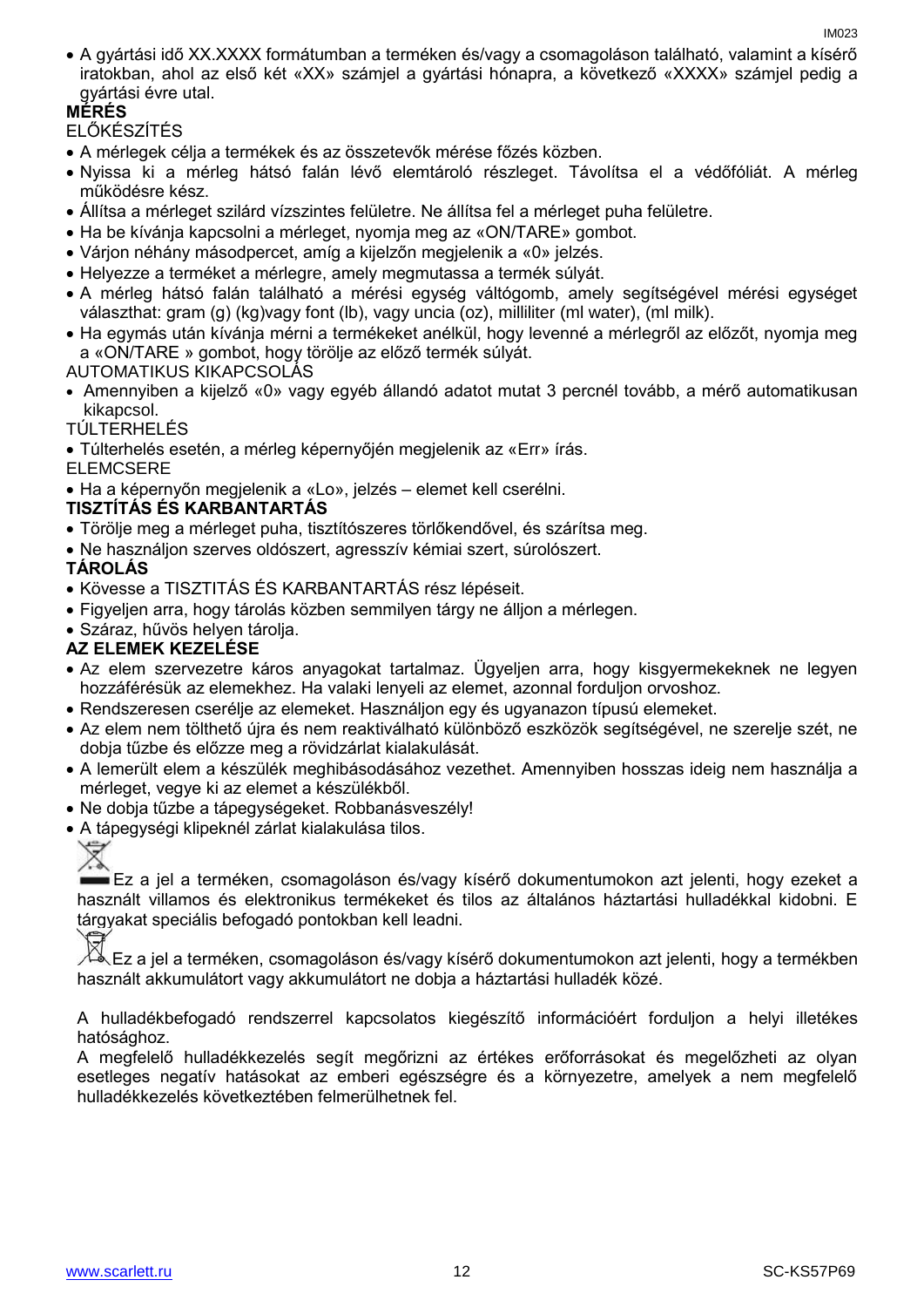- Citiţi cu atenţie acest ghid înainte de folosirea aparatului în scopul prevenirii deteriorării în urma utilizării. Manipularea incorectă poate duce la deteriorarea aparatului.
- Este destinat doar pentru uz casnic. Aparatul dat nu este potrivit pentru uz industrial şi comercial.
- Nu ungeţi mecanismul interior al cântarului.
- Nu expuneţi cântarul sarcinilor cu impact.
- Nu supraîncărcaţi cântarul.
- Nu încercați să reparați aparatul de sine stătător. În caz de apariție a defectelor, adresați-vă la cel mai apropiat distribuitorul.
- Dacă aparatul a fost expus pentru un anumit timp la temperaturi mai joase de 0ºC, înainte de conectare, trebuie să-l aduceți la temperatura camerei cel puțin în decurs de 2 ore.
- Producătorul îşi rezervă dreptul, fără informare suplimentară, să introducă modificări nesemnificative în construcția aparatului, care nu afectează cardinal siguranța, performanța și funcționalitatea acestuia.
- Data producerii este indicată pe produs și/sau ambalaj, precum și în documentația însoțitoare, în format XX.XXXX, unde primele două cifre "XX" reprezintă luna producerii, iar următoarele patru cifre "XXXX" reprezintă anul producerii.

### **CÂNTĂRIREA**

#### **PREGĂTIREA PENTRU UTILIZARE**

- Cantarul este destinat pentru cântărirea produselor și a ingredientelor în timpul gătitului.
- Deschideti compartimentul pentru baterie din spatele cântarului. Înlăturați pelicula de protecție. Cântarul este gata pentru utilizare.
- Amplasaţi cântarul pe o suprafaţă plană şi solidă. Nu amplasaţi cântarul pe suprafeţe moi.
- Pentru conectarea cântarului apăsați butonul «ON/TARE».
- Așteptați câteva secunde, până când pe ecran va apărea cifra "0".
- Puneţi produsul pe cântar şi acesta va afişa greutatea produsului.
- Cântarul este setat implicit la unitatea de măsură în grame (g). Pentru a modifica unitatea de măsură în (kg), pounzi (lb), uncii (oz) sau mililitri (ml water), (ml milk), mişcaţi comutatorul unităţilor de măsură din spatele cântarului.
- Pentru a cântări containerul şi produsele în mod consecutiv, fără a le lua de pe cântar, apăsaţi butonul «ON/ТARE».

#### **DECONECTARE AUTOMATĂ**

 Dacă pe ecran este afişată cifra 0 sau oricare altă valoare constantă timp de 3 minute, cântarul se va deconecta automat.

#### **SUPRASARCINA**

• În caz de supraîncărcare a cântarului, pe ecran va apărea inscripția "Err".

#### **ÎNLOCUIREA BATERIEI**

• Dacă pe ecran a apărut inscripția "Lo", este necesar de înlocuit bateria.

#### **CURĂŢAREA ŞI ÎNGRIJIREA**

- Ştergeţi cântarul cu o pânză moale cu soluţie de spălat şi uscaţi-l.
- Nu folosiţi solvenţi organici, substanţe chimice agresive şi soluţii abrazive.

#### **PĂSTRAREA**

- Îndepliniți cerințele rubricii CURĂTAREA ȘI ÎNGRIJIREA.
- Asiguraţi-vă că pe cântar nu va fi pus nici un obiect pe durata păstrării.
- Păstrați cântarul într-un loc uscat și răcoros.

#### **MANIPULAREA BATERIILOR**

- Bateriile conțin substanțe nocive pentru organism. Preveniți accesul copiilor mici la elementele de alimentare. Dacă cineva va înghiți un element de alimentare, adresați-vă imediat la medic.
- Înlocuiți cu regularitate bateriile. În acest scop, folosiți elemente de același tip.
- Bateriile nu pot fi reîncărcate sau reactivate cu ajutorul diferitor mijloace; nu le dezasamblați, nu le aruncați în foc și nu le scurtcircuitați.
- Bateriile descărcate pot duce la deteriorarea aparatului. În caz de neutilizare de lungă durată a aparatului, scoateți bateria din aparat.
- Nu aruncați elementele de alimentare în foc. Pericol de explozie!
- Nu se permite scurtcircuitarea clemelor de alimentare.

₩

Simbolul dat pe produs, ambalaj şi/sau documentele însoţitoare înseamnă că aparatele electrice şi electronice uzate nu trebuie aruncate împreună cu deşeurile menajere. Acestea trebuie duse la punctele de colectare specializate.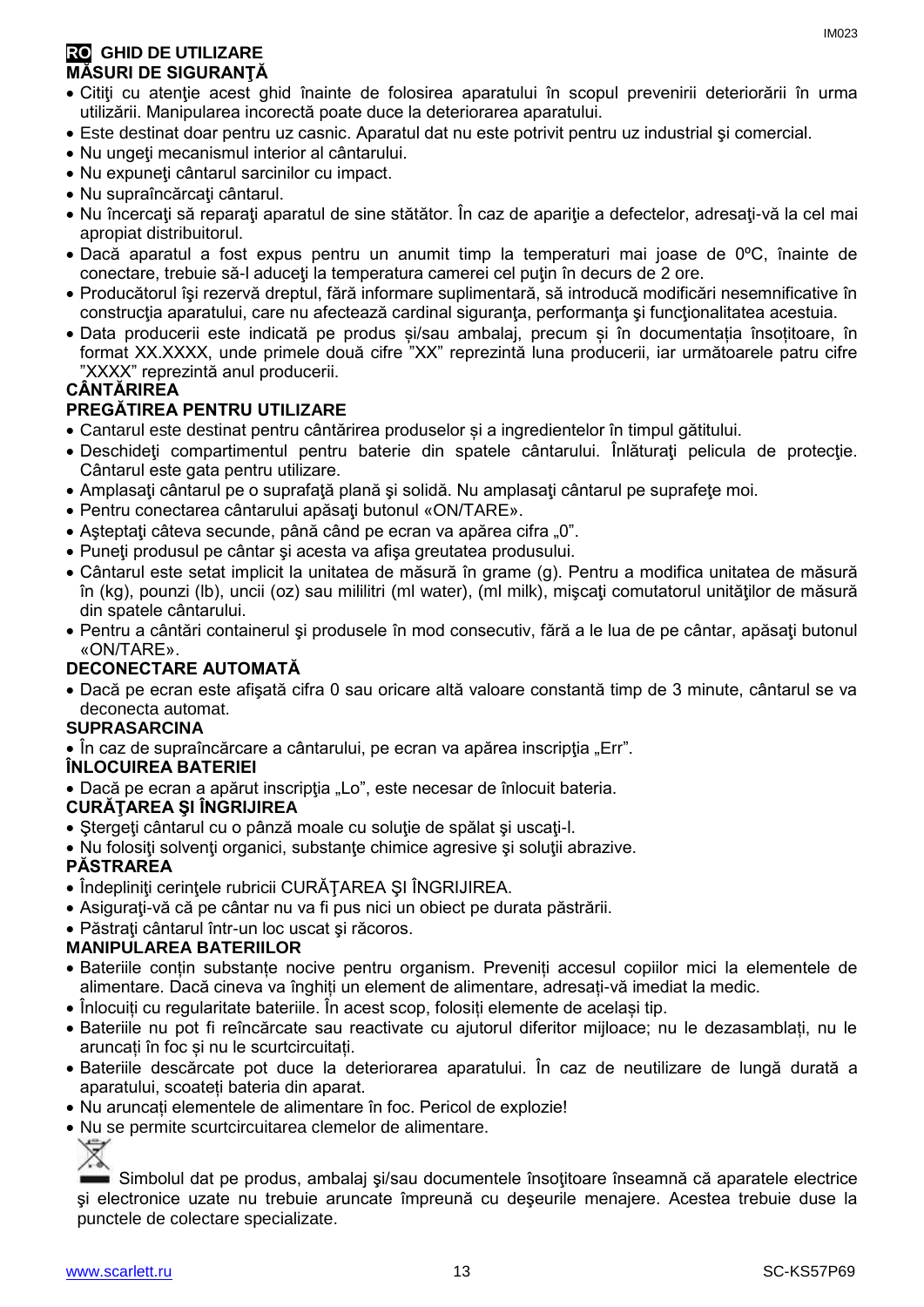Simbolul de pe produs, ambalaj și / sau documente justificative înseamnă că bateria sau bateria utilizată în acest produs nu trebuie aruncate cu deșeurile menajere.

Adresati-vă la autoritățile locale pentru a obține informații suplimentare referitor la sistemele existente de colectare a deşeurilor.

Reciclarea corectă va contribui la păstrarea resurselor valoroase şi la prevenirea posibilelor efecte negative asupra sănătăţii oamenilor şi a mediului înconjurător, care ar putea apărea în rezultatul reciclării incorecte a deşeurilor.

#### **PL INSTRUKCJA OBSŁUGI ŚRODKI BEZPIECZEŃSTWA**

- Uważnie przeczytaj niniejszą instrukcję przed uruchomieniem przyrządu, aby uniknąć awarii podczas użytkowania. Niewłaściwe postępowanie może doprowadzić do uszkodzenia wyrobu.
- Wykorzystywać wyłącznie do celów domowych. Nie jest urządzeniem do zastosowania w przemyśle ani nie jest przeznaczone do zastosowania w handlu.
- Nie smaruj wewnętrznego mechanizmu wagi.
- Wagę nie należy narażać na obciążenia udarowe.
- Nie należy przeciążać wagi.
- Nie wolno próbować samodzielnie naprawiać urządzenia. W przypadku usterek należy skontaktować się z sprzedawcą.
- Jeśli urządzenie przez jakiś czas znajdowało się w temperaturze poniżej 0ºC, przed włączeniem musi być przechowywane w temperaturze pokojowej nie krócej niż w ciągu 2 godzin.
- Producent zastrzega sobie prawo, bez dodatkowego powiadomienia, do wprowadzania drobnych zmian w konstrukcji wyrobu, które zupełnie nie wpływają na jego bezpieczeństwo, sprawność ani funkcjonalność.
- Data produkcji jest wskazana na wyrobie i/albo na opakowaniu, a także w dokumentacji towyrzyszącej, w formacie XX.XXXX, gdzie pierwsze dwie liczby "XX" to miesiąc produkcji, następne cztery cyfry "XXXX" to rok produkcji.

#### **WAŻENIE**

POCZĄTEK PRACY

- Wagi przeznaczone są do ważenia produktów i składników podczas gotowania.
- Waga jest przeznaczona do ważenia produktów i składników podczas przygotowywania dań.
- Otwórz przedział na baterię z tyłu wagi. Usuń folię ochronną. Waga jest gotowa do pracy.
- Ustaw wagę na stabilnej, poziomej powierzchni. Nie umieszczaj wagi na miękkich powierzchniach.
- Aby włączyć wagę, naciśnij przycisk "ON/ТARE".
- Poczekaj kilka sekund, aż na wyświetlaczu nie zapali się "0".
- Połóż produkt na wadze, waga pokaże wagę produktu.
- Jednostką ustawioną domyślnie jest gram (g). Aby zmienić na kilogramy (kg), funty: uncje (lb:oz), mililitry wody (ml water), mililitry mleka (ml milk), naciśnij przełącznik jednostek na odwrocie wagi odpowiednią ilość razy.

 Aby zważyć pojemnik i produkty konsekwentnie, nie usuwając ich z wagi, naciśnij przycisk "ON/ТARE". AUTOMATYCZNE WYŁĄCZANIE

 Jeśli na wyświetlaczu wyświetla się 0 albo inna stała wartość przez 3 minuty, waga automatycznie się wyłącza.

#### **PRZECIAŻENIE**

W przypadku przeciążenia wagi na wyświetlaczu wyświetla się napis "Err".

WYMIANA BATERII

Jeśli na wyświetlaczu pojawi się napis "Lo", należy wymienić baterię.

#### **CZYSZCZENIE I KONSERWACJA**

- Należy wagę wytrzeć miękką szmatką z użyciem detergentu i wysuszyć
- Nie należy stosować rozpuszczalników organicznych, agresywnych substancji chemicznych i środków ściernych.

#### **PRZECHOWYWANIE**

- Spełniaj wymagania określone w sekcji CZYSZCZENIE I KONSERWACJA.
- Należy uważać, aby podczas przechowywania na wadze nie było żadnych przedmiotów.
- Przechowuj wagę w suchym i chłodnym miejscu.

#### **OBCHODZENIE SIĘ Z BATERIĄ**

- Bateria zawiera substancje szkodliwe dla organizmu. Dopilnuj, aby dzieci nie miały dostępu do baterii. Jeśli ktoś połknie baterię, należy natychmiast skontaktować się z lekarzem.
- Regularnie wymieniaj baterię. Należy zastąpić je bateriami takiego samego typu.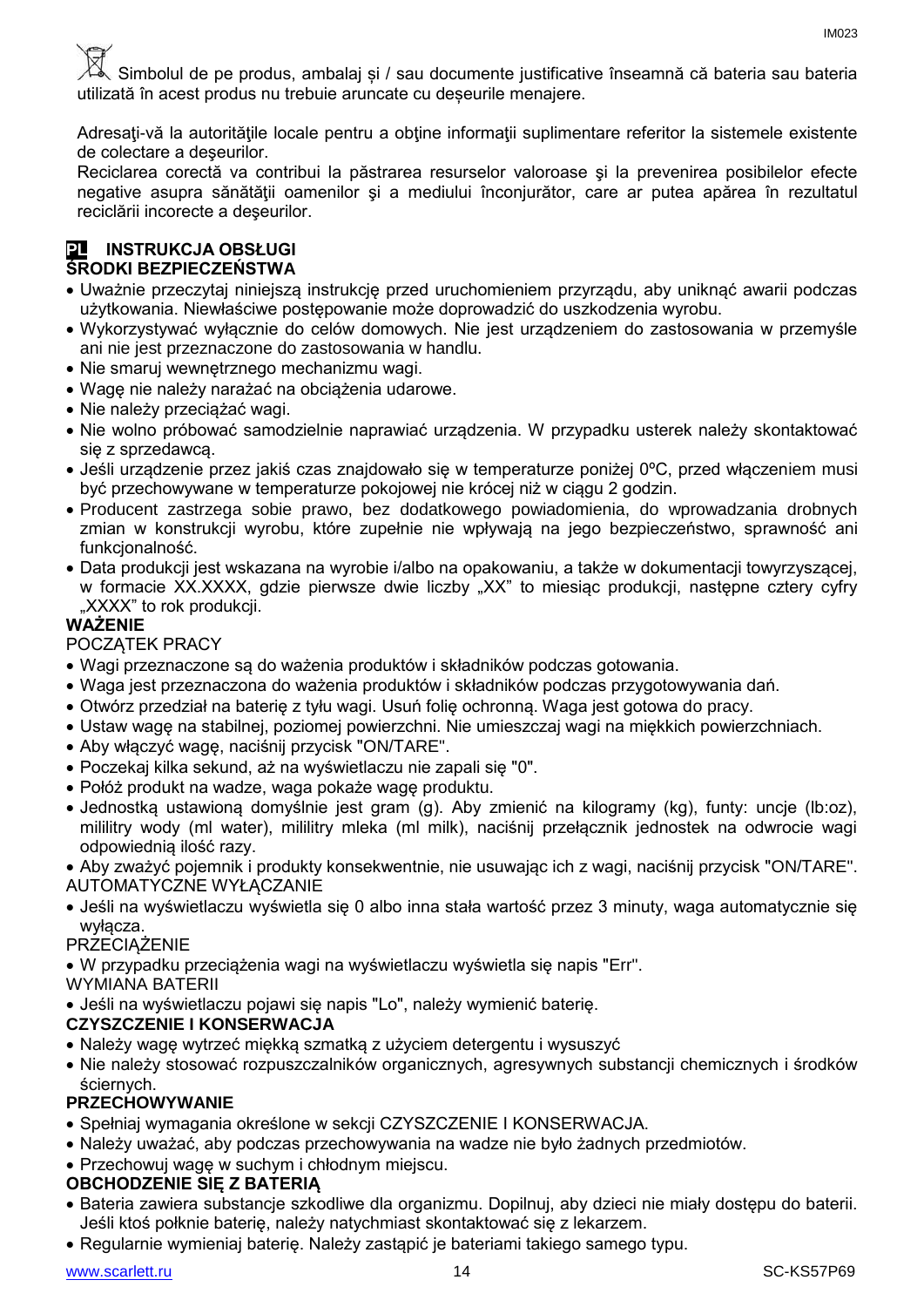- Baterii nie wolno ładować ani reaktywować za pomocą różnych środków, nie demontuj ich, nie wrzucaj do ognia oraz nie dopuszczaj, aby doszło do zwarcia.
- Zużyta bateria może spowodować uszkodzenie urządzenia. W przypadku długiej przerwy w korzystaniu z urządzenia należy wyjąć baterię z urządzenia.
- Nie wrzucaj baterii do ognia. Niebezpieczeństwo wybuchu!
- Niedopuszczalne jest zwarcie styków zasilania.
	-

Ten symbol umieszczony na wyrobie, opakowaniu i/lub dołączonej dokumentacji oznacza, że zużytych urządzeń elektrycznych i elektronicznych nie należy wyrzucać wraz ze zwykłymi odpadami gospodarstwa domowego. Należy je oddawać do specjalnych punktów odbioru.

Ten symbol na produkcie, opakowaniu i / lub towarzyszącej dokumentacji oznacza, że baterii ani<br>Z Ten symbol na produkcie, opakowaniu i / lub towarzyszącej dokumentacji oznacza, że baterii ani baterii używanych w tym produkcie nie należy wyrzucać razem z normalnymi odpadami domowymi.

Aby uzyskać więcej informacji na temat istniejących systemów zbierania odpadów, należy skontaktować się z władzami lokalnymi.

Prawidłowa utylizacja pomaga oszczędzać cenne zasoby i zapobiec ewentualnym negatywnym wpływom na zdrowie ludzi i stan środowiska naturalnego, które mogą powstać w wyniku niewłaściwego postępowania z odpadami.